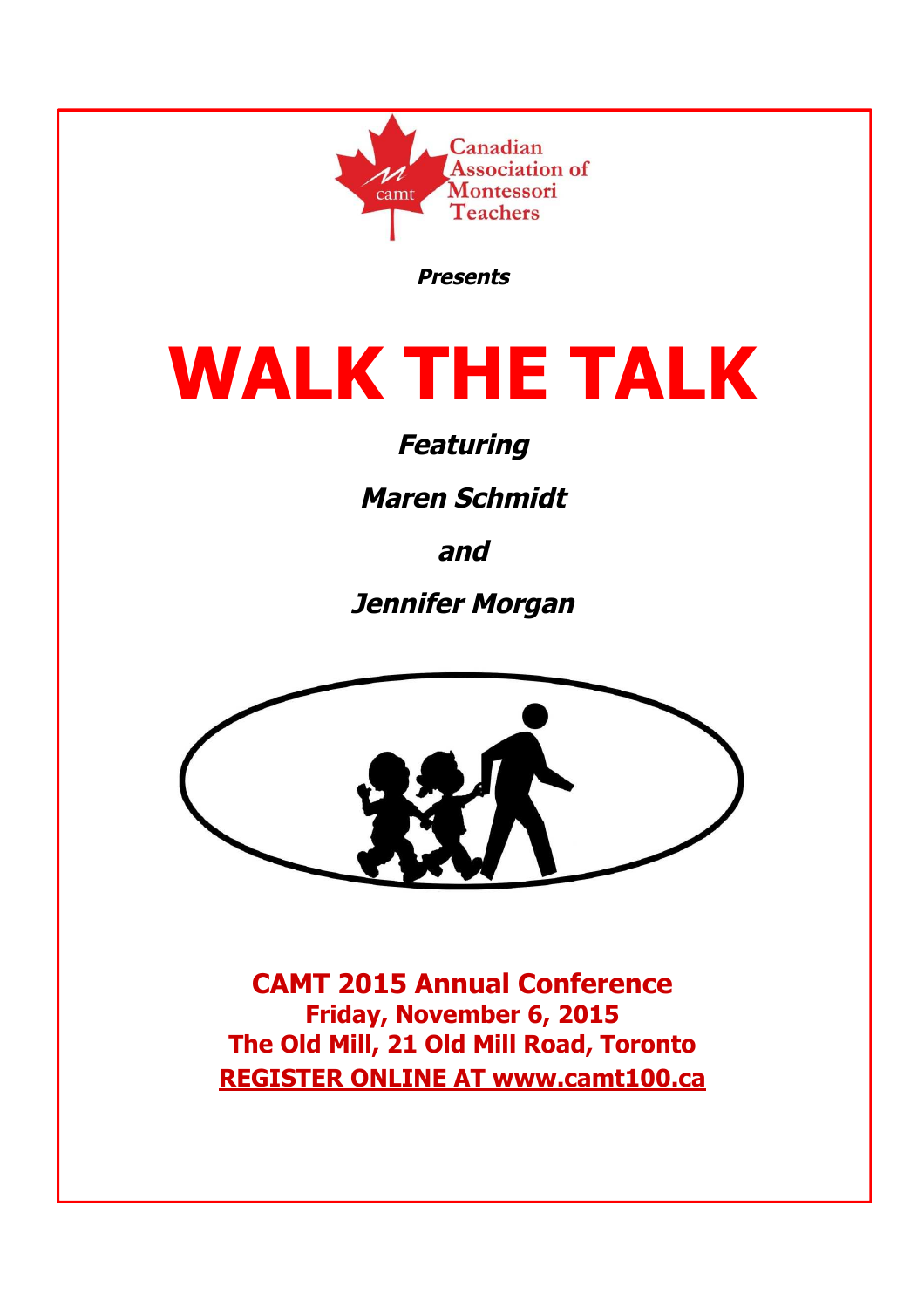# **CAMT CONFERENCE SCHEDULE**

| $8:00$ am $-$ 8:55 am               | <b>Registration and Coffee</b>         |
|-------------------------------------|----------------------------------------|
| $8:55$ am $-$ 9:00 am               | <b>Opening Remarks</b>                 |
| $9:00$ am $-10:00$ am               | Keynote Presentation - Maren Schmidt   |
| 10:00 am $-$ 10:20 am               | <b>CAMT Annual General Meeting</b>     |
| 10:30 am $-$ 12:00 pm               | Workshops A-E                          |
| 12:00 pm $-$ 1:30 pm                | Luncheon & Displays                    |
| 1:30 pm $-$ 2:30 pm                 | Keynote Presentation - Jennifer Morgan |
| $2:30 \text{ pm} - 4:00 \text{ pm}$ | Workshops E-I                          |
| 4:00 pm $-$ 4:30 pm                 | Displays/Tea                           |

*NOTE: Displays will be open from 11:30 am to 5:00 pm*

# **Morning Keynote Speaker – Maren Schmidt Walking Our Talk:** *Living our Montessori Principles*

As Montessori practitioners we specialize in turning theory into practice.

When we implement Montessori principles correctly in our classrooms, we see children who are happy, cooperative, self-motivated, assertive and self-aware.

In this session, we'll look at the essentials of living and working the Montessori way.

- What happens when we apply our Montessori principles to our personal lives? • How are we transformed as adults?
- On which principles should we focus?

## **About Maren Schmidt M.Ed…**

*As an award winning teacher and author, Maren leverages her talents writing and creating online workshops. Montessori school communities enjoy her weekly Kids Talk Newsletters and Workshops that are full of put-it-into-action advice about children. Maren is an elementary trained Montessori guide with AMI. She founded a Montessori school and her Montessori roles include parent, teacher, and school administrator. Visit MarenSchmidt.com.*

# **Afternoon Keynote Speaker – Jennifer Morgan Cosmic Education: A Continuum Across All Levels**

Cosmic Education is the foundation of the Lower and Upper Elementary levels. But how does the Primary level support the work in the next plane of development? How can Infant/Toddler teacher see their work inside a continuum that spans all levels? And how is Cosmic Education a continuum at the secondary level with the Big History Curriculum? A growing number of Montessori schools and training centers teach Cosmic Ed, in age appropriate ways, at all levels. This workshop will bridge information across the planes and will focus on the preparation of the teacher through immersion in a scientific narrative, the Cosmic Education Curriculum, planes of development, storytelling, and ways to talk to parents about Cosmic Education.

## **About Jennifer Morgan…**

*Speaker Jennifer Morgan is an award-winning author, storyteller, educator, and president of the Deep Time Journey Network (www.deeptimejourney.org), a global network of educators and others contextualizing all subjects and levels inside an Evolving Universe as the*

*fundamental context, and Earth as our matrix. She gives programs around the world for adults and children. Her Universe Story Trilogy (Born With a Bang, From Lava to Life, and Mammals Who Morph) is used in Montessori classrooms around the world, and have received numerous awards (including Learning Magazine's Teachers Choice Award) and endorsements from renowned scientists, educators and thinkers. For more information about the books, go to www.universestories.com.*



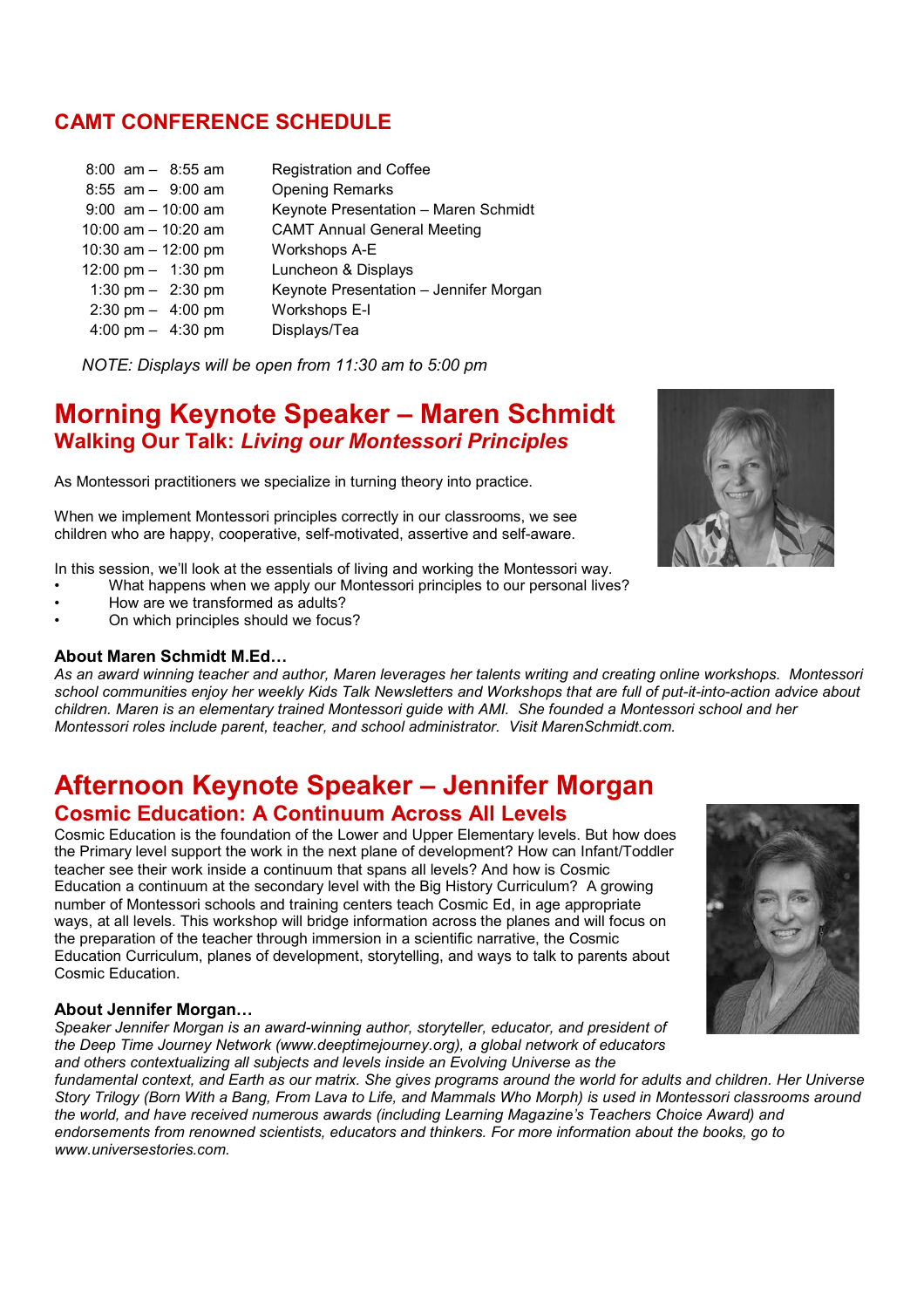# **MORNING Workshops (10:30 am – 12:00 pm)**

# *A - Experiencing Awe Through Cosmic Storytelling (ALL)*

## **Jennifer Morgan – Princeton, New Jersey USA**

Maria Montessori said that storytelling comes first to ignite the imagination of the student and "enthuse him(her) to his(her) inmost core." Unleash your inner storyteller, or take it to new heights if it's already unleashed. Through storytelling we experience a sense of communion with our students and with the Universe itself. Studies show that "Awe" increases cooperation and a sense of purpose. See how storytelling taps very directly into experiences of awe and motivates students to learn more on their own. Storytelling will be modeled, fears/concerns and storytelling voice discussed, and teachers will have a chance (it they want) to try out storytelling in small groups. This is sure to be a powerful and moving experience.

## About Jennifer Morgan…

*Speaker Jennifer Morgan is an award-winning author, storyteller, educator, and president of the Deep Time Journey Network (www.deeptimejourney.org), a global network of educators and others contextualizing all subjects and levels inside an Evolving Universe as the fundamental context, and Earth as our matrix. She gives programs around the world for adults and children. Her Universe Story Trilogy (Born With a Bang, From Lava to Life, and Mammals Who Morph) is used in Montessori classrooms around the world, and have received numerous awards (including Learning Magazine's Teachers Choice Award) and endorsements from renowned scientists, educators and thinkers. For more information about the books, go to www.universestories.com.*

## *B - Practical Life (Casa/Toddler)*

## **Zahra Foroud – Lethbridge, Alberta**

Young children are highly motivated by learning through imitation. We see this in two major areas of early education: practical life and social communication. Young children have a special joy for practical life tasks which adults consider to be ordinary –washing dishes, paring vegetables, polishing, etc. Children concentrate and also learn to pay attention to details as they follow a regular sequence of actions. They learn good working habits, how to take care of the environment, and become independent. Young children also model adult communication therefore the skills for conflict resolution are best introduced at an early age.

In this workshop Zahra will present materials that are attractive and that enhance the child's physical, emotional, social and academic development. She will guide you through group activities that will explore how to use your creativity to prepare an environment where children can discover the joy of learning and the value of the peace table.

## About Zahra Foroud…

*Zahra Foroud has been the Montessori teacher/principal of The Lethbridge Montessori School since 1986. She received her Montessori Diploma from St. Nicholas College, England and her Bachelor of Education from The University of Lethbridge, Alberta. Zahra is passionate about early education as the early years of a child's life has a tremendous impact on development throughout the lifespan. She believes a well prepared environment can help children reach their potential and become active "life-long learners". She has seen this in practice for over 30 years. Zahra is a MACTE verifier since 2009 and an instructor with The Montessori Teachers' College, Toronto. Zahra has also presented many workshops all over the world. Some of them can be viewed in her School's web: http://lethbridgemontessori.ca/*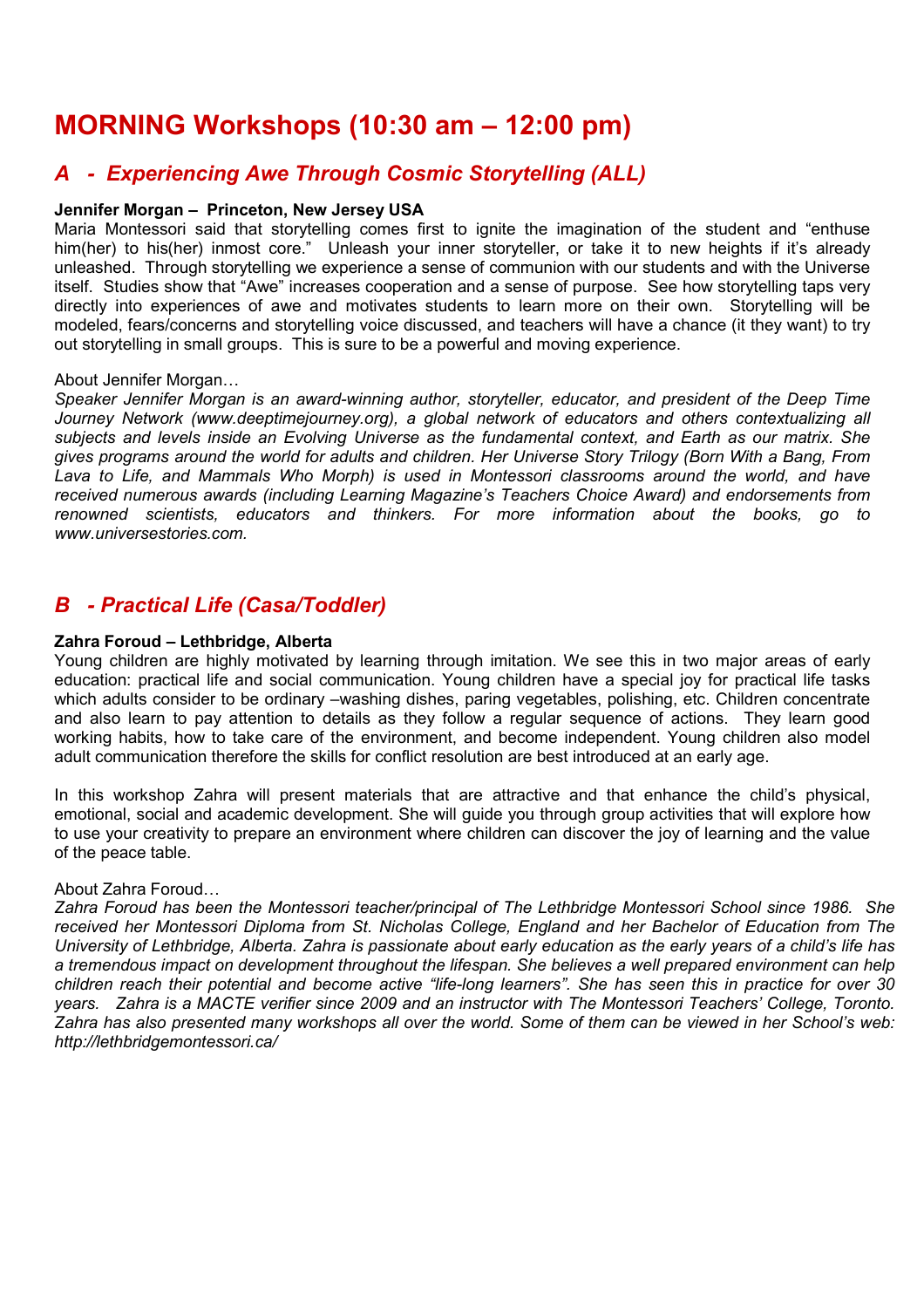# **C - Developing Leadership Skills (ALL)**

## **Paula Glasgow–Toronto, Ontario**

*When the best leader's work is done, the people say, 'We did it ourselves!'"* – Lao Tsu, Chinese philosopher

Why are leadership skills necessary for Montessori teachers? Are we born with leadership qualities or can we develop them through experience?

*"Leadership and Learning are indispensible to each other."( John F. Kennedy)*

This workshop will empower you to become a leader in the Montessori community by identifying clear personal values. It will teach you 5 skills to become an authentic leader, and will relate leadership skills and values to past, present and future. This workshop aims to inspire you to contribute positively to the Montessori and wider communities by becoming an active part of a network of influence. We, Montessorians, have a duty to share what we know about the benefits of the Montessori Method. We do this by developing and sharing our knowledge using confident leaderships skills. We step out in confidence and walk the talk!

#### About Paula Glasgow …

*Paula Glasgow is Dean of Montessori Teachers College in Toronto. She has been involved in the Montessori Method of Education since 1971. Her Montessori Diplomas cover the Infant Toddler, Early Childhood and Elementary levels. She holds a B.A. in English Literature and Philosophy, and an M.Ed.in Educational Management. Paula has conducted Montessori training in Europe, Asia and North America. She ran her own Montessori school in Ireland, and taught children at the St. Nicholas Montessori School, Ireland prior to becoming Principal of the St. Nicholas Montessori Training College. She has served on several educational Boards, including the MACTE Board.*

## **D - Eco-Allies (Adolescent)**

## **Derek Forgie – Toronto, Ontario**

Everyone cares about the environment to some extent. The question is, what are they willing to do about it? Even the most enthusiastic environmentalist can find their attempts to advance positive change daunting and frustrating at times. Eco-allies hones in on what your specific eco-passion is and streamlines it to a laser-point. We augment peoples drive and focus their enthusiasm. In short, we turn: "I want to help the planet" into: "I am now effectively helping the planet."

## About Derek Forgie…

*When Derek Forgie is not busy entertaining daily in-studio television audiences for Bell Media, he balances a hardy diet of stand-up comedy and activism. He even pops up in the occasional television commercial. Recently, Derek was the travelling host for Clara's Big Ride. He and Let's Talk spokesperson/Olympian Clara Hughes shared the mic and the stage for over six weeks in thirty three towns/cities. If you were to add up every time he's been a keynote speaker, warm-up act, DJ, comic, emcee, host, and actor in front of a crowd, it adds up to a staggering 2000+ different audiences.*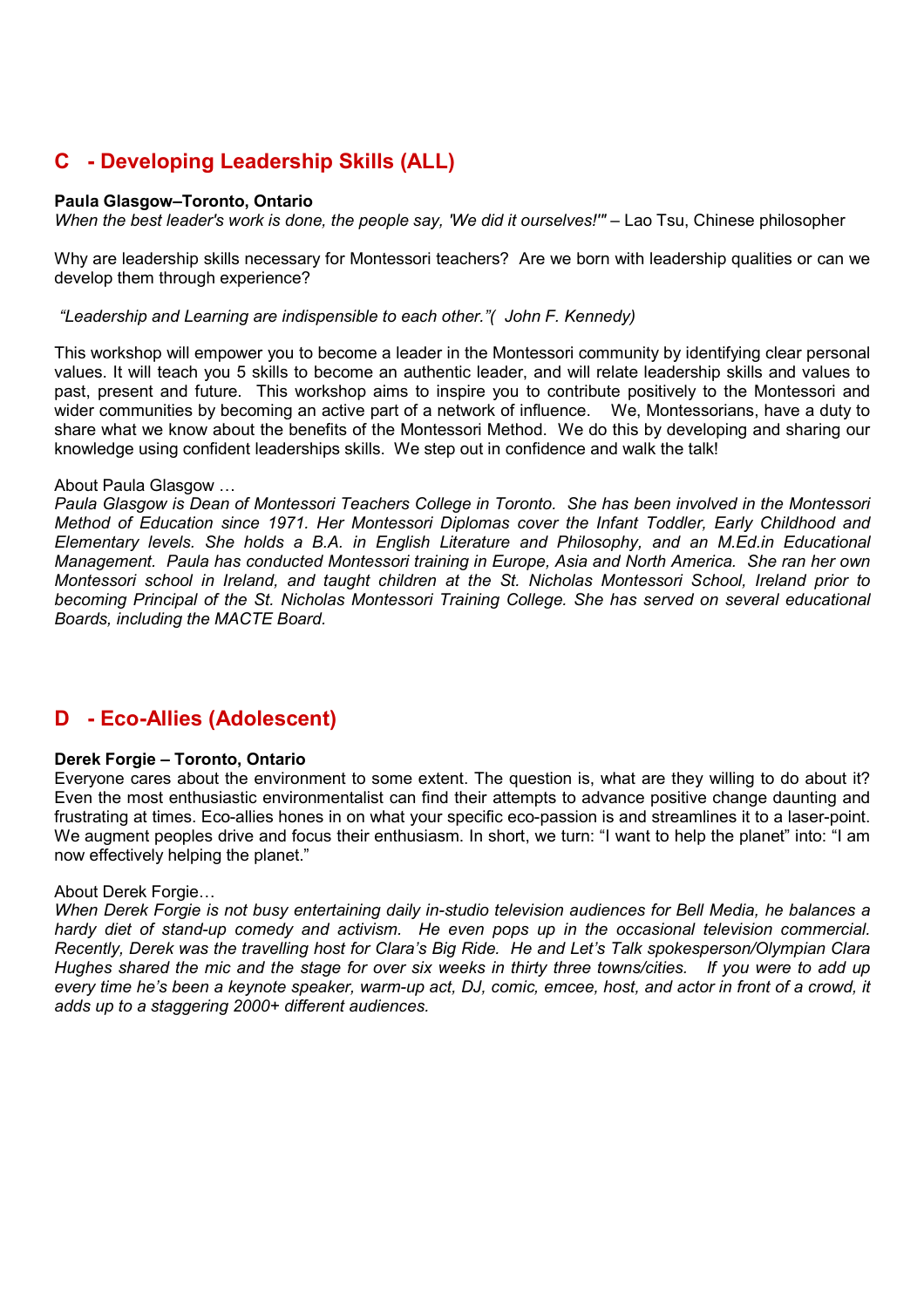## *E – Movement Matters!*

## *Fundamental Movement Presentations and Physical Activities for Children (ALL) NOTE: THIS SESSION IS A 2 PART SESSION, FROM 10:30 AM to 12:00 PM AND 2:30 PM to 4:00 PM*

*YOU ARE EXPECTED TO ATTEND BOTH SESSIONS AND ARE NOT PERMITTED TO JOIN THE SESSION AT 2:30 IF YOU HAVE NOT TAKEN THE 10:30 AM SESSION*

#### **Melani Fuchs – Freeville, New York USA**

The Movement Matters Workshop is designed to support educators in their efforts to direct children's natural need to move, to influence children's motor development and to use movement to enhance thinking and learning. This Conference Overview Presentation gives Montessori teachers, an inspiring opportunity to actively participate and to personally experience the work contained in Movement Matters, A Movement Album for Montessori Early Childhood Programs.

Participants are given an overview of motor development, safety and presuppositions for implementing movement in a classroom. At the core of the workshop are the Initial Presentations for Stability, Balance and Flexibility, and 13 Fundamental Movement Lessons including: 8 Locomotor Movements and 5 Object Control Skills.

Participants are shown 3 Additional Ways to implement movement: design a classroom Movement Shelf, create concrete movement materials for Individual Work from the Movement Shelf, play and lead Large Group Activities. Participant's learning is supported by a power point with poignant pictures and videos from Montessori classrooms. Participants observe or play the role of 'child' in the Initial Lessons and play Large Group Activities which supports a kinesthetic experience of games and a clear experiential model of teaching strategies and techniques.

## About Melani Fuchs…

*Melani has been teaching at the Elizabeth Ann Clune Montessori School of Ithaca for thirty years. She holds a B.S. Ed. in Physical Education from SUNY Cortland. Melani created and implemented the first physical education program at the EACMSI, then took her Montessori Primary training in 1985 at NAMPTA in Boston. She later completed her 6-9 training at CMTE/New Rochelle in 2000. Melani completed initial training in Brain Gym ® and is certified in Movement Based Learning. She implements this work for our staff and for the entire student body. In addition, Melani shares her love of movement and supports and teaches Physical Education to the Primary classes. She has co-authored Movement Matters, A Movement Album for Montessori Early Childhood Programs. Melani presents Movement Matters workshops for early childhood professionals at schools and educational programs internationally. She gives full day workshops at Montessori Trainings and presents at National Montessori Conferences. Melani enjoys playing the guitar and piano and singing with the children. She is an artist and brings a passion for water color to her work in the classroom. Her background in music and theatre support her commitment to her choreography and direction of the end of the year school musical.*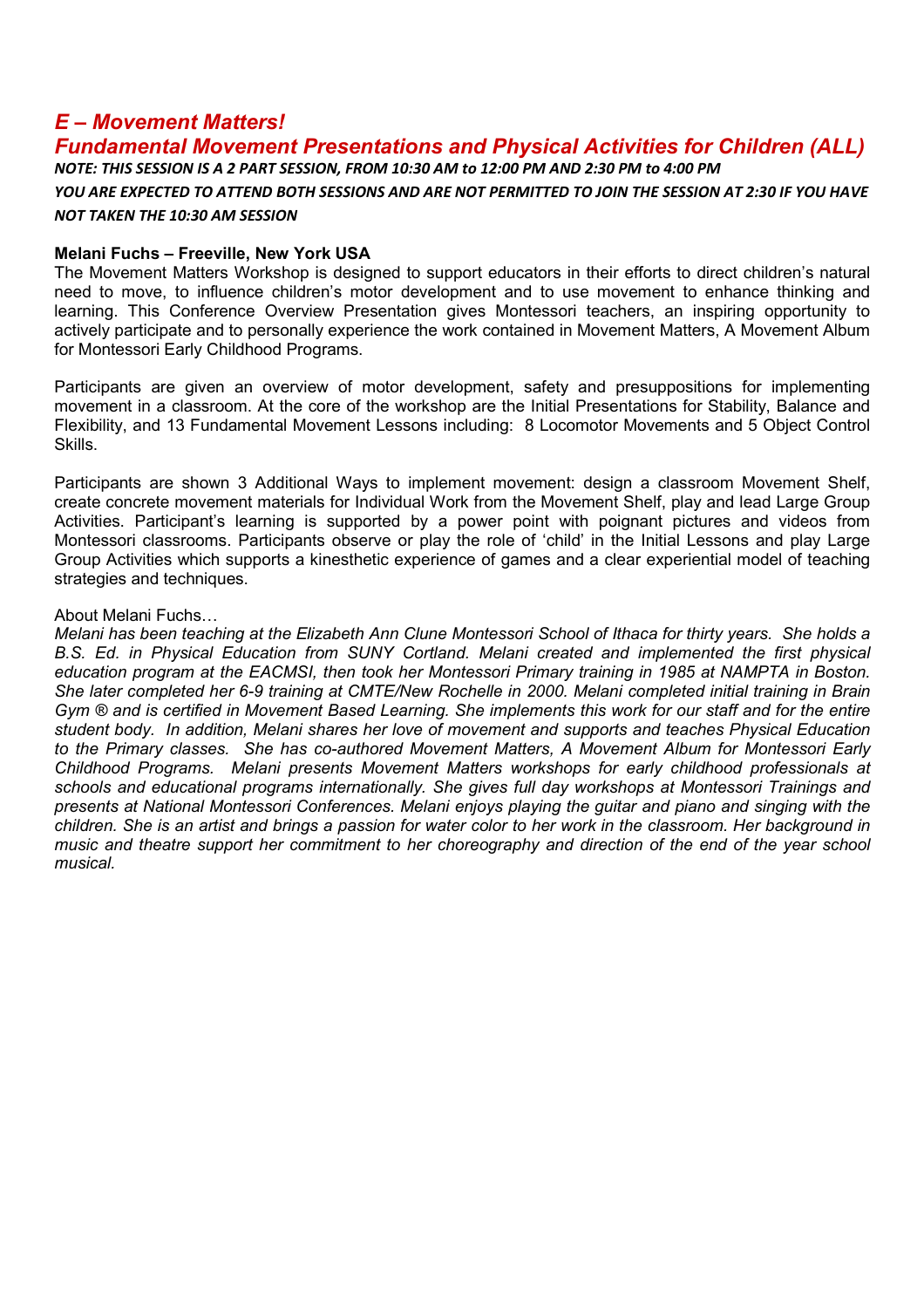# **AFTERNOON Workshops (2:30 – 4:00 pm)**

## *E – Movement Matters! Fundamental Movement Presentations and Physical Activities for Children (ALL)*

*NOTE: THIS SESSION IS A 2 PART SESSION, FROM 10:30 AM to 12:00 PM AND 2:30 PM to 4:00 PM*

*YOU ARE EXPECTED TO ATTEND BOTH SESSIONS AND ARE NOT PERMITTED TO JOIN THE SESSION AT 2:30 IF YOU HAVE NOT TAKEN THE 10:30 AM SESSION*

## *F - Building Brains the Montessori Way (Casa)*

## **Maren Schmidt - Kamuela, Hawaii**

What do our children need to build better brains? What do we do in properly prepared Montessori environments that helps build better brains? In this talk, Maren Schmidt will help us find answers to these questions:

- What are the important things for our children to learn?
- What do children's brains need to maximize learning?
- How do Montessori principles, methods and materials support brain development?
- What factors create effective skill building?

## About Maren Schmidt M.Ed…

*As an award winning teacher and author, Maren leverages her talents writing and creating online workshops. Montessori school communities enjoy her weekly Kids Talk Newsletters and Workshops that are full of put-itinto-action advice about children. Maren is an elementary trained Montessori guide with AMI. She founded a Montessori school and her Montessori roles include parent, teacher, and school administrator. Visit MarenSchmidt.com.*

## **G - Teacher Stages of Growth (ALL)**

## **Zahra Foroud – Lethbridge, Alberta**

In a Montessori classroom, classrooms are prepared with materials that are age appropriate, attractive and challenging at the same time. The teacher prepares this classroom very carefully, by being sensitive to the child's needs and considering the planes of development. The teacher teaches when the time is right. The lessons are given using the Montessori "three period lesson" method consisting of *presentation, practice* and *progress.* The teacher is also learning and progressing consistently using the three inner period lessons involving *perception, recognition* and *expression*.

For this workshop Zahra will guide you through group activities and will focus on the teacher's growth and understanding the planes of development.

## About Zahra Faroud…

*Zahra Foroud has been the Montessori teacher/principal of The Lethbridge Montessori School since 1986. She received her Montessori Diploma from St. Nicholas College, England and her Bachelor of Education from The University of Lethbridge, Alberta. Zahra is passionate about early education as the early years of a child's life has a tremendous impact on development throughout the lifespan. She believes a well prepared environment can help children reach their potential and become active "life-long learners". She has seen this in practice for over 30 years. Zahra is a MACTE verifier since 2009 and an instructor with The Montessori Teachers' College, Toronto. Zahra has also presented many workshops all over the world. Some of them can be viewed in her School's web: http://lethbridgemontessori.ca/*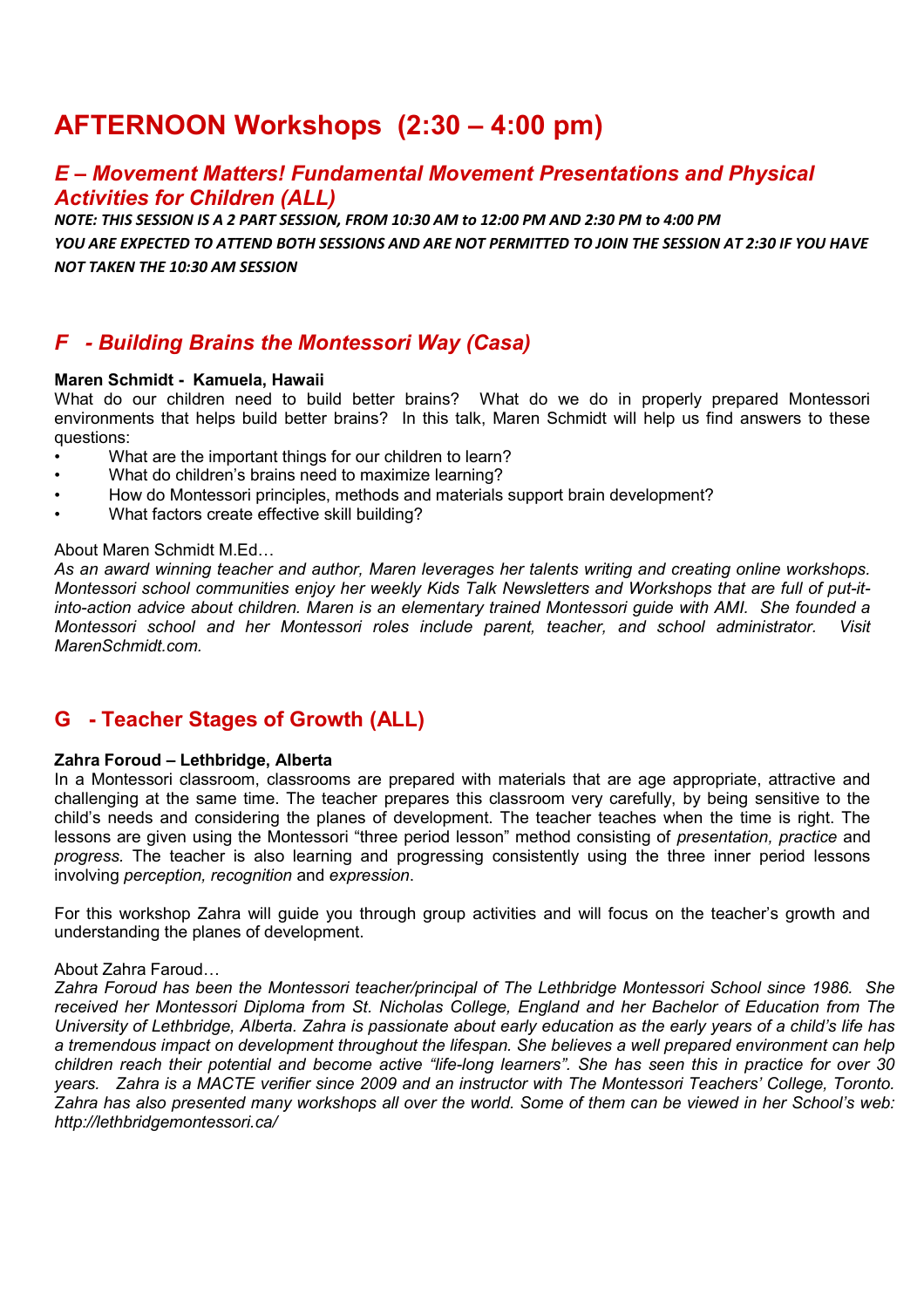# *H - Incorporating Applied Behaviour Analysis in Montessori Settings (ALL)*

## **Shawn Carter – Whitby, Ontario**

Using the handout titled "Incorporating Applied Behaviour Analysis in Montessori Schools" (Next page), I would address each of the ten tips provided while using interactive and hands-on activities to facilitate learning in the area of Applied Behaviour Analysis.

## *What is Applied Behaviour Analysis?*

ABA is the application of the principles of behaviour to improve an individual's quality of life to a meaningful degree. It involves the assessment and treatment of challenging behaviour but also puts a large emphasis on the teaching of functional and adaptive behaviours to ensure the individual is successful in meeting developmental and social milestones. ABA has a long history of being applied to children with developmental disabilities but has much evidence to support it's application to many other populations.

## About Shawn Carter M.ADS., BCBA …

*After completing his Bachelor of Arts Honours degree in Psychology at Trent University in Durham, he completed a Masters in Applied Disability Studies at Brock University with a specialization in Applied Behaviour Analysis (ABA). Having worked over 8 years in the field of ABA, he has experience working with a variety of populations, including:*

- *Children, adolescents, and adults with an Autism Spectrum Disorder (ASD)*
- *Children and adolescents with behaviour challenges in the home, school, or community*

*In addition to his work at New Roots Therapy, he has worked as an Instructor therapist providing Intensive Behavioural Intervention (IBI) with children with an ASD, a Consultant working in homes, school boards, Montessori schools and community settings and currently as Behaviour Therapist on the Dual Diagnosis Services and Adolescent Eating Disorders units at Ontario Shores Centre for Mental Health Sciences in Whitby.*

## *I – Promoting Peace - How the Montessori Method and Indigenous Knowledge Can Compliment Each Other in the Classroom (ALL)*

## **Dawn Penrose-Woodruff – Kitchener, Ontario**

"*Establishing lasting peace is the work of education; all politics can do is keep us out of war*." Maria Montessori- Education and Peace

Based on the recent recommendations of the Truth and Reconciliation Commission's report tabled in Ottawa in June 2015, this workshop will enable educators to envision how Indigenous ways of knowing, culture, perspectives, and pedagogies can be made part of classrooms, schools, and communities in ways that are thoughtful and respectful. This examination will not only facilitate the need for reconciliation in Canada but also demonstrate how Indigenous culture and ways of knowing can complement and promote peace in the Montessori classroom. This workshop promises to be a fun and engaging experience for Montessori educators. We will examine aboriginal awareness and culture through conversation, drumming, cultural artifacts, aboriginal storytelling and lessons from the land. We will also examine holistic learning using the First Nations Holistic Learning model and Montessori's Cosmic Education with an emphasis on the interconnectedness of all things.

"*Let us put our minds together and see what kind of life we can build for our children" -* Sitting Bull

## About Dawn Penrose-Woodruff…

*Dawn is a graduate of Wilfrid Laurier University with a BA in Psychology and English. She holds a Montessori Diploma of Early Childhood Education (MACTE) from Montessori Teachers College, Toronto and has been a Montessori Casa guide for 8 years. Dawn has recently completed a certificate program entitled Reconciliation through Indigenous Education from the University of British Columbia.*

*Dawn is a proud Anishinaabe kwe (Ojibway woman) of the Alderville First Nation. She is a member of the Aboriginal Professional Association of Canada and is a current representative on the Waterloo Regional Aboriginal Academic Advisory Council (WRAAAC), serving both the Waterloo Region District School Board and the Waterloo Catholic District School Board. She is passionate about human rights and diversity and enjoys speaking to youth and adults alike about finding her indigenous roots and how we can learn from our past.*